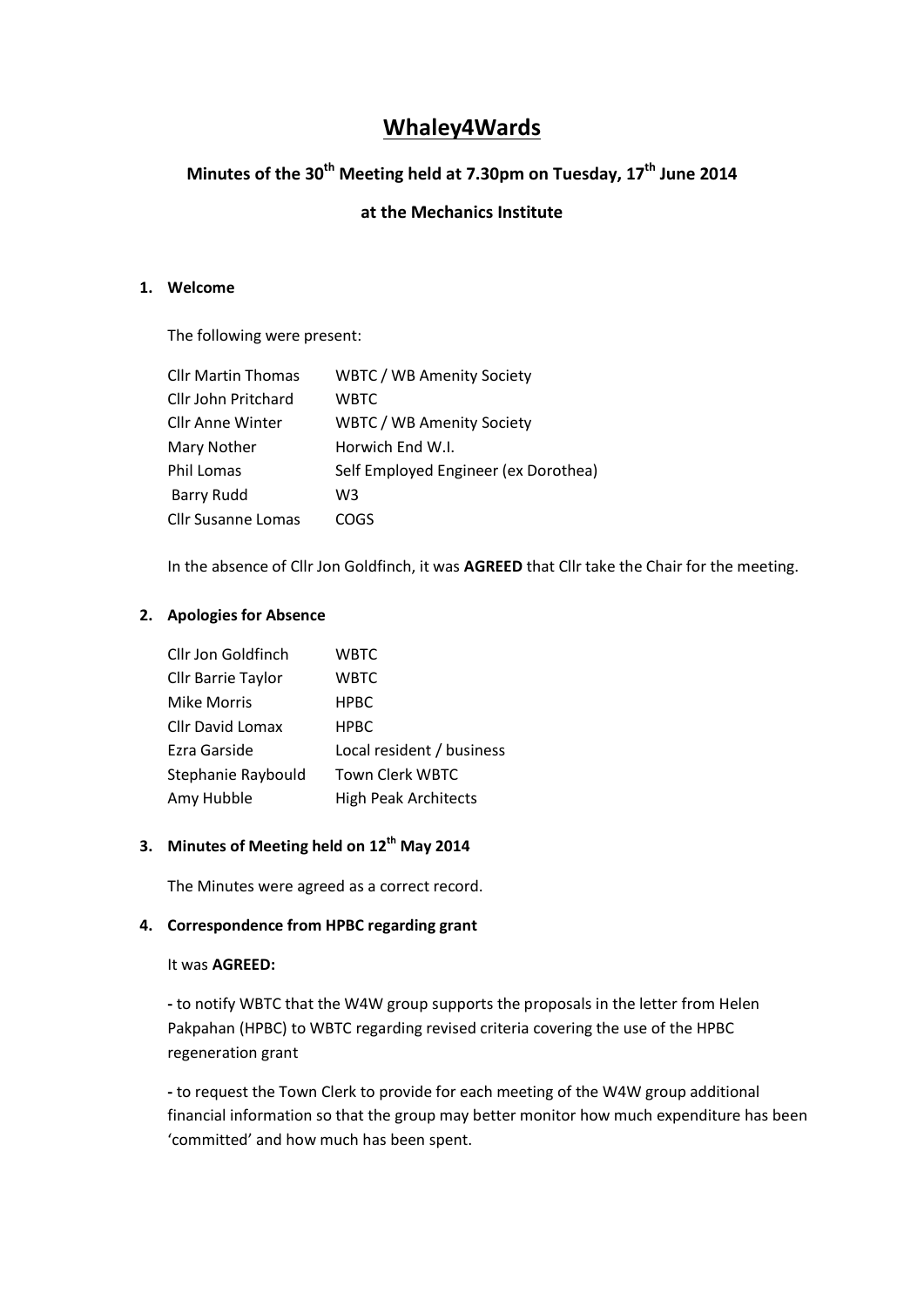#### **5. Actions Roundup and Next Steps**

WBTC has obtained 'landlord's consent' from Northern Rail for a seat (which is being made by Leander) to be erected on site (by Leander) in an agreed position between the reconditioned BT Kiosk and NR's existing notice board. (NB This seat will have no back, similar to the two new seats near the War Memorial in Memorial Park). PL will co-ordinate this work.

Mike Whelan of Elnor Lane will install the new bench (that had been intended for the space beside the BT Kiosk, but was too long) to be fixed on land in front of the Bicycle Shop (between the lower end of Old Road and the White Hart Public House), and re-install the bench that was there to a site at the junction of Whaley Lane/Start Lane/Stoneheads where the old wooden seat at that site had rotted and disintegrated.

## **6. Village Entrance Signs**

SR, JP and MT met with Steve Alcock (DCC) on Thursday, 15<sup>th</sup> May. Four locations were agreed at: Long Hill, Chapel Road, Bridgemont and at junction of Start Lane/Stoneheads/Whaley Lane. (NB Subsequently, a formal planning application (HPK/2014/0282) for Advertisement Consent was submitted to the Local Planning Authority (HPBC) on  $11<sup>th</sup>$  June 2014 and 'validated' on  $11<sup>th</sup>$  July. The dimensions of the four signs are 900mm by 1,250mm. Each sign will include a picture of Whaley Bridge and a strap board below to advertise local events).

No sign is planned for Furness Vale at the present time. It was **AGREED** that Harold Lomas (DCC) should be requested to clean a sign near Bank End, and to replace one near Crescent Drive.

## **7. Linear Park Interpretation Panel**

An Interpretation Panel has been prepared by MN and installed at the Bridge Street entrance to the section of the Linear Park that runs from Bridge Street uphill to Old Road.

Another Interpretation Panel is being prepared to be installed on the section of the Linear Park that runs from the top of the Cock 'easement' to Cromford Court. MT will discuss the draft content with Mr Jerry Jarvis. It will be necessary for the cost to be estimated and 'committed'; refer to Minute 4 above.

## **8. Shallcross Incline Interpretation Panel**

It was **AGREED** that JP will speak with SR about whether the cost of any time spent on the research and preparation of the content of this Interpretation Panel could be a charge on the HPBC Regeneration Grant.

## **9. Memorial Plaques**

Nothing to report. SL will draft some news for the next WBTC Newsletter.

#### **10. WW1 Commemorations**